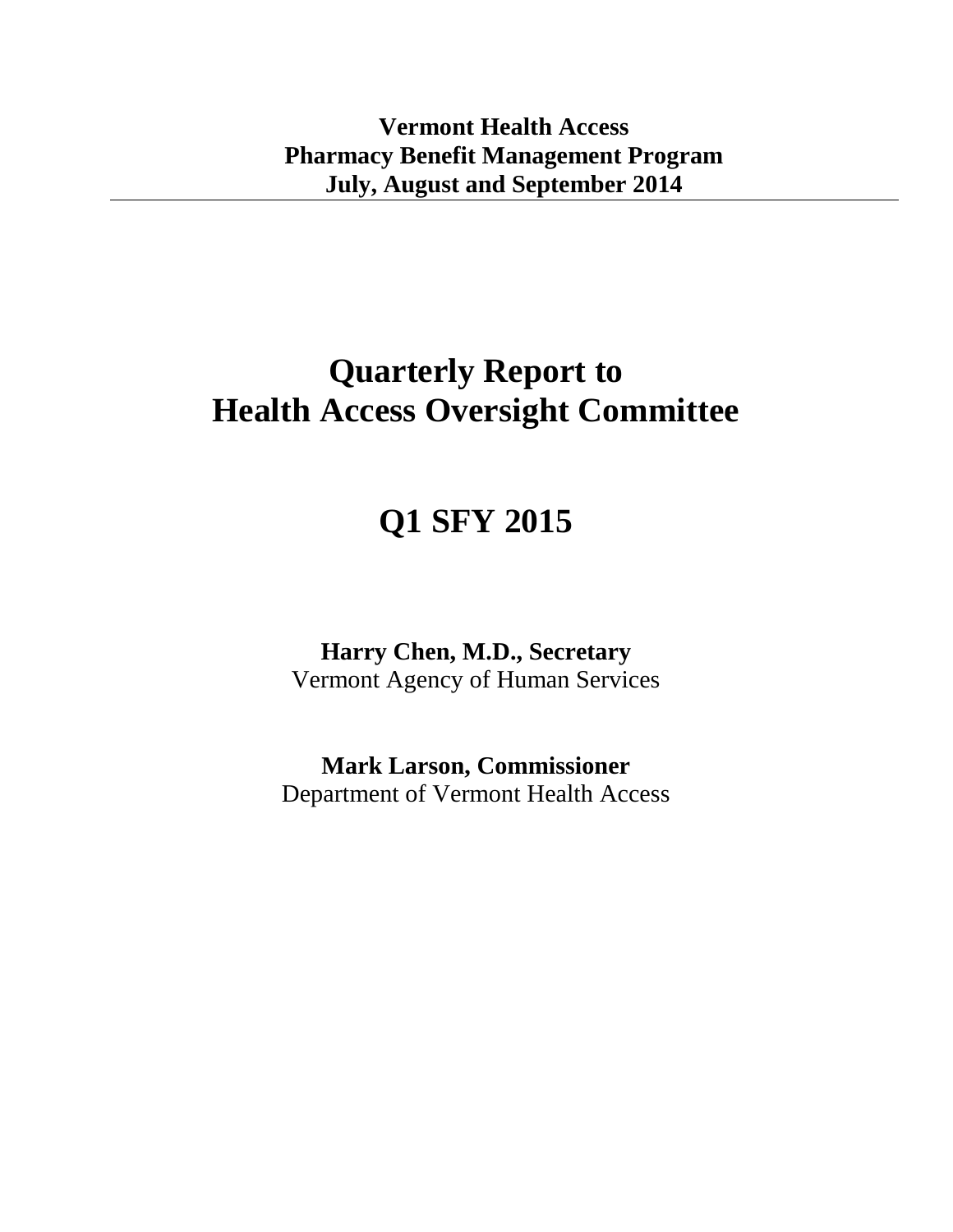## **Pharmacy Benefit Management Program**

## **Quarterly Report**

### **July, August and September 2014**

 The Agency of Human Services, Department of Vermont Health Access (DVHA), is pleased to provide the quarterly report to the Health Access Oversight Committee as required by Act 127 approved in 2002 and found in 33 V.S.A. Chapter 19 § 2001. This report covers the activities of the Pharmacy Benefits Manager (PBM) for the first quarter of State Fiscal Year 2015.

The three requirements are set out in bold italics. DVHA's response follows each requirement.

*§2001 (c) (1) "The director of the office of Vermont health access shall report quarterly to the health access oversight committee concerning the following aspects of the pharmacy best practices and cost control program:*

### *(1) the efforts undertaken to educate health care providers about the preferred drug list and the program's utilization review procedures;"*

During this quarter, the following informational mailings were sent to **pharmacy providers**:

September 2014: DVHA's pharmacy newsletter introduced the new Pharmacy Benefit Manager (PBM) Goold Health Systems (GHS), which begins administering DVHA's pharmacy benefit programs effective January 1, 2015. The newsletter gave background about GHS and an introduction of GHS staff, products and features along with a preliminary implementation schedule.

Topics also addressed in the newsletter were the following:

- Pharmacist-Administered Influenza Vaccinations for the 2014-2015 flu season: This communication was geared around covered services, reimbursement and billing.
- The Drug Enforcement Administration (DEA) published its final rule regarding its rescheduling of Hydrocodone combination products from Schedule III to Schedule II, effective Monday October 6, 2014. A link to the Final Rule in the federal register was provided.
- Medicaid copayment reminder that prescription services cannot be denied for Medicaid members who does not pay their co-pays, per section 1916 (c) of the Social Security Act.

During this quarter, the following informational mailings were sent to **prescribing providers**:

September 2014: Prescribers were notified of an important pharmacy program change: The Drug Utilization Review (DUR) Board voted to implement daily quantity limits and maximum duration of therapy restrictions for muscle relaxants due to concerns about misuse, diversion and safety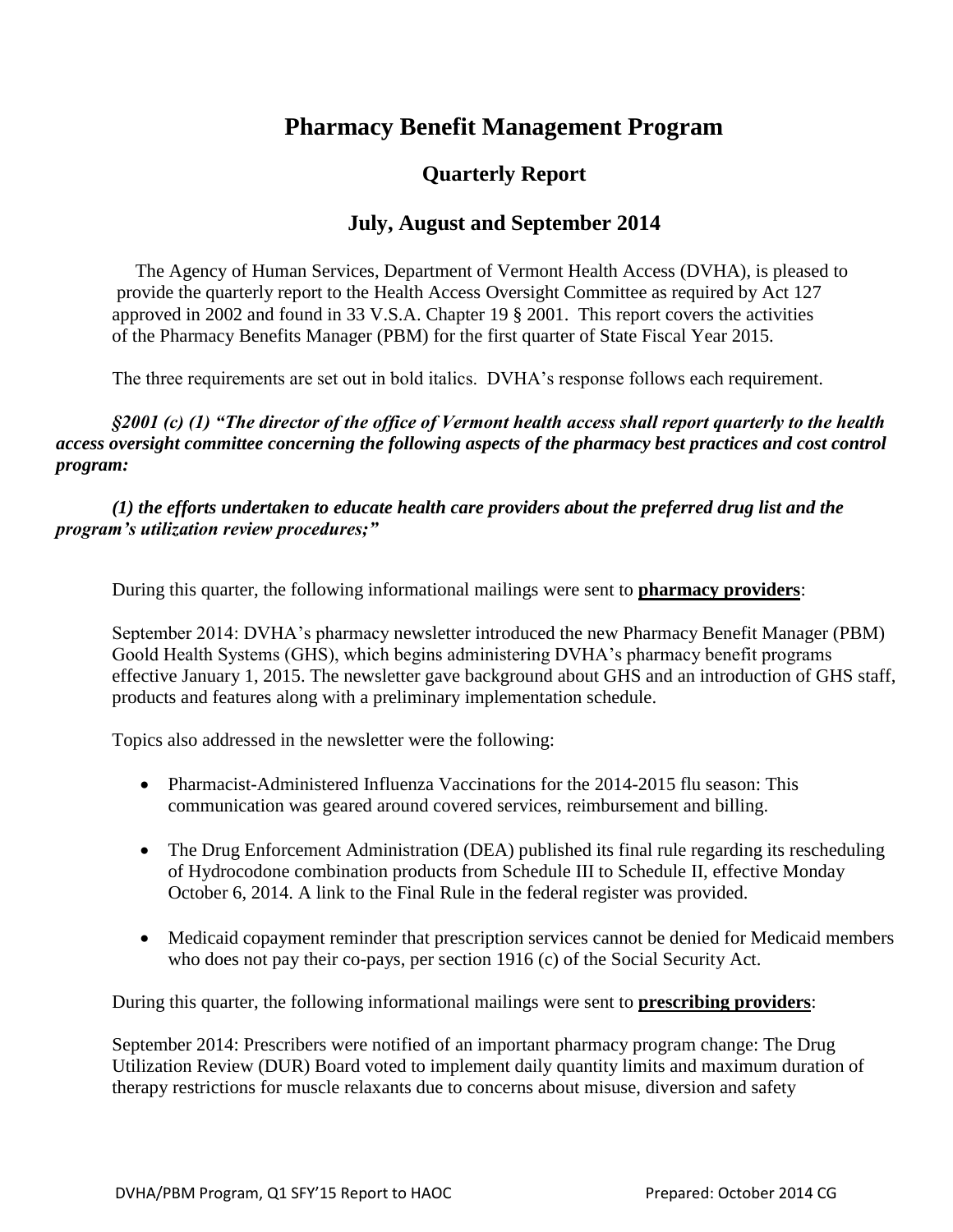In an attempt to make all documents available to interested parties, the department maintains a web page with information related to the Pharmacy Benefits Management Program at: <http://dvha.vermont.gov/for-providers/pharmacy>

| <b>Combined Clinical and Quantity Limit Prior Authorization Requests - Q4</b><br><b>SFY 2014</b> |                 |                       |                     |                     |
|--------------------------------------------------------------------------------------------------|-----------------|-----------------------|---------------------|---------------------|
|                                                                                                  | <b>Total PA</b> |                       |                     | Other<br>(cancelled |
|                                                                                                  | Requests        | <b>Total Approved</b> | <b>Total Denied</b> | $etc.$ )            |
| April                                                                                            | 3,061           | 2,302                 | 724                 | 35                  |
| May                                                                                              | 2,665           | 1,947                 | 669                 | 49                  |
| June                                                                                             | 2,672           | 1,945                 | 690                 | 37                  |
| <b>Total</b>                                                                                     | 8,398           | 6,194                 | 2,083               | 121                 |

#### *"(2) the number of prior authorization requests made;"*

| <b>Combined Clinical and Quantity Limit Prior Authorization Requests - Q1</b><br><b>SFY 2015</b> |                 |                       |                     |                            |
|--------------------------------------------------------------------------------------------------|-----------------|-----------------------|---------------------|----------------------------|
|                                                                                                  | <b>Total PA</b> |                       |                     | <b>Other</b><br>(cancelled |
|                                                                                                  | Requests        | <b>Total Approved</b> | <b>Total Denied</b> | $etc.$ )                   |
| July                                                                                             | 2,745           | 2,082                 | 651                 | 12                         |
| August                                                                                           | 2,590           | 1,950                 | 616                 | 24                         |
| September                                                                                        | 2,840           | 2,095                 | 720                 | 25                         |
| <b>Total</b>                                                                                     | 8,175           | 6,127                 | 1,987               | 61                         |

| <b>Combined Clinical and Quantity Limit Prior Authorization Requests - Q1</b> |                 |                       |                     |              |  |
|-------------------------------------------------------------------------------|-----------------|-----------------------|---------------------|--------------|--|
| <b>SFY 2014</b>                                                               |                 |                       |                     |              |  |
|                                                                               |                 |                       |                     | <b>Other</b> |  |
|                                                                               | <b>Total PA</b> |                       |                     | (cancelled   |  |
|                                                                               | Requests        | <b>Total Approved</b> | <b>Total Denied</b> | $etc.$ )     |  |
| July                                                                          | 2,516           | 1,883                 | 630                 |              |  |
| August                                                                        | 2,473           | 1,844                 | 625                 |              |  |
| September                                                                     | 2,430           | 1,840                 | 590                 |              |  |
| <b>Total</b>                                                                  | 7,419           | 5,567                 | 1,845               |              |  |

Data in the tables above show that DVHA received a total of 8,175 requests for **clinical and quantity limit prior authorizations** during the first quarter of State Fiscal Year 2015, a decrease of -2.6% from the total number of quantity limit prior authorization requests received during the previous quarter (8,398), and a 10.190% increase from one year ago, Q4 SFY 2014, when total **PA requests were 7,419.** A portion of this increase is likely attributed to increases in enrollment: From September 2013 to September 2014, enrollment in DVHA pharmacy programs increased approximately 10%.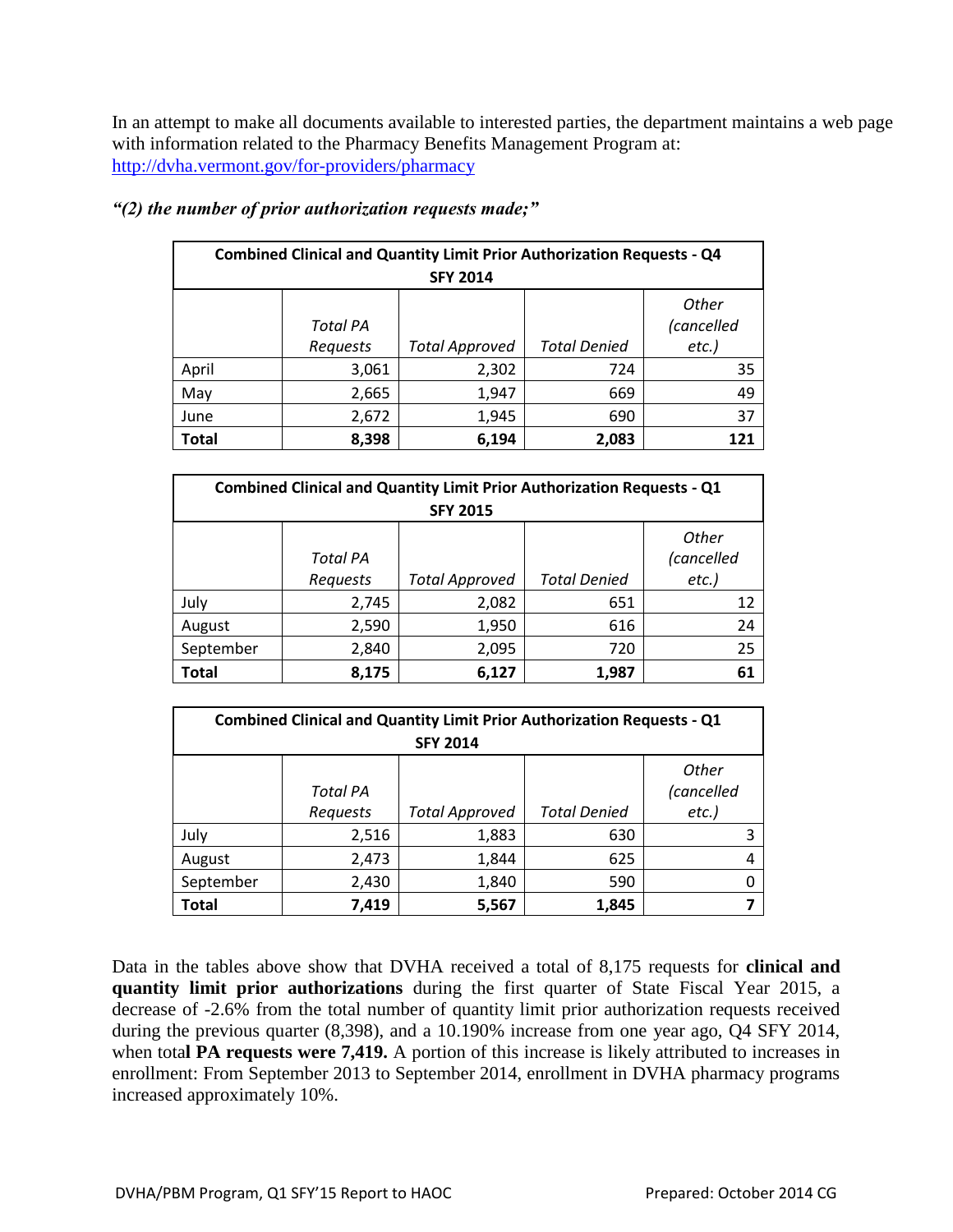Quantity limits are established to promote dose consolidation (that is prescribing of lesser quantities of larger strength dosage forms rather than multiples of lower strength dosage forms which is especially important when all dosage strengths for a particular drug are level priced) and also to promote rational maximum daily doses where increased doses have either not been shown to offer additional clinical benefit or may be harmful.

| <b>DUR Description DVHA without Part D</b> | July        | August   | September        | <b>Grand Total</b> | % of Total |
|--------------------------------------------|-------------|----------|------------------|--------------------|------------|
|                                            | 2014        | 2014     | 2014             |                    |            |
| Drug-Age Precaution                        | 7           | 7        | $\theta$         | 14                 | 0.00%      |
| Drug-DiseaseInfrdPrecautn                  | 6,358       | 6,470    | 6,688            | 19,516             | 5.07%      |
| Drug-Drug Interaction                      | 27,474      | 26,750   | 27,049           | 81,273             | 21.13%     |
| <b>Ingredient Duplication</b>              | 12,474      | 12,397   | 12,532           | 37,403             | 9.72%      |
| Refill Too Soon                            | 7,197       | 6,922    | 6,568            | 20,687             | 5.38%      |
| Therapeutic Duplication                    | 74,962      | 74,450   | 76,407           | 225,819            | 58.70%     |
| <b>Total</b>                               | 128,472     | 126,996  | 129,244          | 384,712            | 100.00%    |
|                                            |             |          |                  |                    |            |
| <b>DUR Description DVHA with Part D</b>    | <b>July</b> | August   | <b>September</b> | <b>Grand Total</b> | % of Total |
|                                            | 2014        | 2014     | 2014             |                    |            |
| Drug-Age Precaution                        | $\Omega$    | $\Omega$ | $\overline{0}$   | $\overline{0}$     | 0.00%      |
| Drug-DiseaseInfrdPrecautn                  | 203         | 246      | 252              | 701                | 1.28%      |
| Drug-Drug Interaction                      | 8,797       | 8,960    | 8,792            | 26,549             | 48.64%     |
| <b>Ingredient Duplication</b>              | 1,280       | 1,255    | 1,288            | 3,823              | 7.00%      |
| Refill Too Soon                            | 336         | 314      | 370              | 1,020              | 1.87%      |
| Therapeutic Duplication                    | 7,574       | 7,384    | 7,529            | 22,487             | 41.20%     |
| <b>Total</b>                               | 18,190      | 18,159   | 18,231           | 54,580             | 100.00%    |
|                                            |             |          |                  |                    |            |
| <b>Grand Total</b>                         | 146,662     | 145,155  | 147,475          | 439,292            |            |

*"(3) the number of utilization review events (other than prior authorization requests)."*